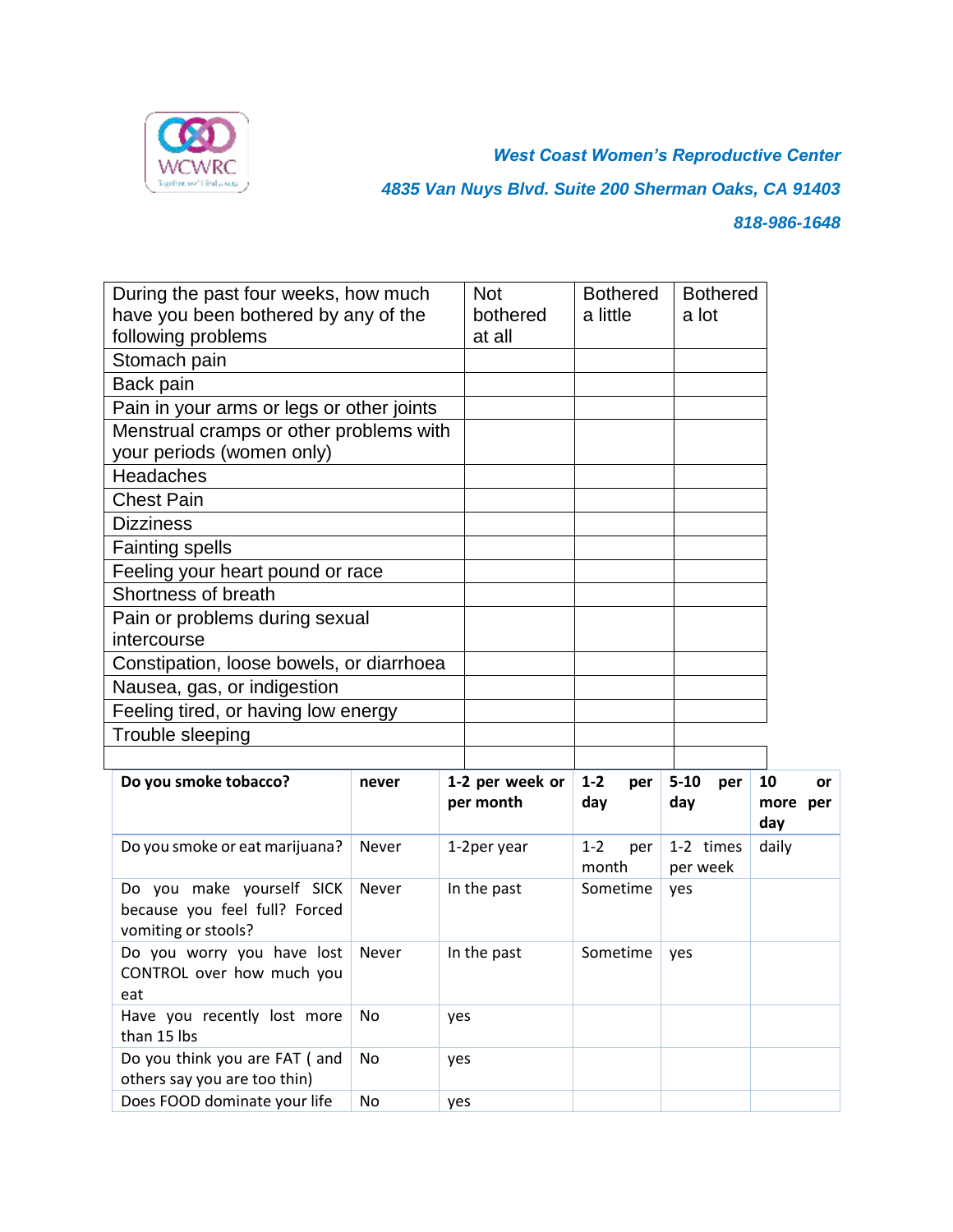|                                                                                                                                                    | <b>Not</b><br>at all | <b>Several</b><br>days | <b>More than</b><br>half the<br>days | <b>Nearly</b><br>every day |
|----------------------------------------------------------------------------------------------------------------------------------------------------|----------------------|------------------------|--------------------------------------|----------------------------|
| Little interest or pleasure in doing things                                                                                                        |                      |                        |                                      |                            |
| <b>Feeling down, depressed or hopeless</b>                                                                                                         |                      |                        |                                      |                            |
| Trouble falling asleep or staying asleep or sleeping too<br>much                                                                                   |                      |                        |                                      |                            |
| <b>Feeling Tired or having little energy</b>                                                                                                       |                      |                        |                                      |                            |
| <b>Poor appetite or overeating</b>                                                                                                                 |                      |                        |                                      |                            |
| Feeling bad about yourself, or that you are a failure,<br>or have let yourself or familydown                                                       |                      |                        |                                      |                            |
| <b>Trouble concentrating on things</b>                                                                                                             |                      |                        |                                      |                            |
| Moving or speaking so slowly that's other notice or<br>opposite, being so fidgety or restless you have been<br>moving around a lot more than usual |                      |                        |                                      |                            |
| Thoughts that you would be better off dead or of<br>hurting yourself in some way                                                                   |                      |                        |                                      |                            |
|                                                                                                                                                    |                      |                        |                                      |                            |
| <b>Feeling nervous, anxious or on edge</b>                                                                                                         |                      |                        |                                      |                            |
| Not being able to stop or control worrying                                                                                                         |                      |                        |                                      |                            |
| <b>Worrying too much about different things</b>                                                                                                    |                      |                        |                                      |                            |
| <b>Trouble relaxing</b>                                                                                                                            |                      |                        |                                      |                            |
| <b>Being restless that is hard to sit still</b>                                                                                                    |                      |                        |                                      |                            |
| <b>Becoming easily annoyed or irritable</b>                                                                                                        |                      |                        |                                      |                            |
| <b>Feeling afraid as if something awful might happen</b>                                                                                           |                      |                        |                                      |                            |

*Over the last two weeks, how often have you been bothered by any of the following problems?* 

| <b>Question</b>                                                                             | 0            | 1                              | $\overline{2}$                    | 3              | 4                                 |
|---------------------------------------------------------------------------------------------|--------------|--------------------------------|-----------------------------------|----------------|-----------------------------------|
| How often do you have a drink                                                               | never        | Monthly                        | $2 - 4$<br>a                      | $2 - 3$<br>per | 4 or more                         |
| containing alcohol?                                                                         |              | or less                        | month                             | week           | per week                          |
| How many alcoholic drinks do<br>you have on a typical day                                   | $1 - 2$      | $3 - 4$                        | $5-6$                             | $7-9$          | $>= 10$                           |
| How often do you have more<br>than 5 drinks per occasion                                    | never        | than<br>Less<br>monthly        | Monthly                           | Weekly         | daily                             |
| How often in the last year have<br>you had a drink in the morning<br>to get yourself going? | never        | than<br><b>Less</b><br>monthly | Monthly                           | Weekly         | daily                             |
| How often do you fell guilty or<br>remore after drinking?                                   | <b>Never</b> | than<br>Less<br>monthly        | Monthly                           | Weekly         | daily                             |
| How often have you<br>been<br>remember<br>unable<br>to<br>what<br>happened when drinking    | <b>Never</b> | than<br><b>Less</b><br>monthly | Monthly                           | Weekly         | daily                             |
| Have others been concerned<br>about your drinking                                           | No           |                                | but<br>Yes<br>not in last<br>year |                | Yes during<br>the<br>last<br>year |